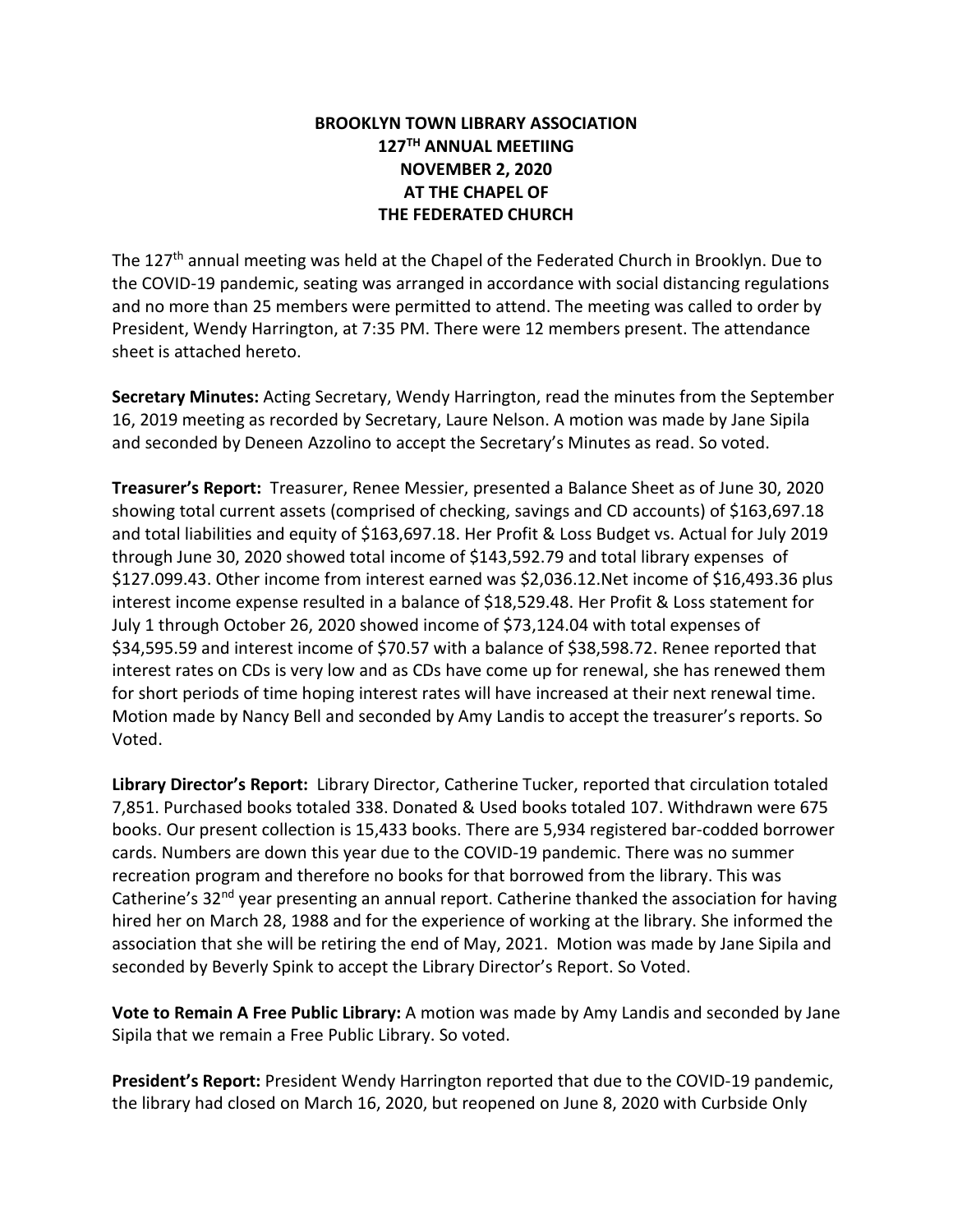service for patrons. She reported that the library had received a \$2,000 donation from the estate of a man who wished to remain anonymous. Our library had made a huge impression on him as a child. The donation purchased two new laptop computers. When COVID-19 restrictions are lifted, the niece of the deceased will visit the library and consider making more of a donation to us. She reported that the Friends of the Library group has become inactive and she hopes it will be revived in the future. Our space requirement plans for a new library facility have been submitted to First Selectman, Rick Ives, for whenever plans move forward on a combined new town hall/library complex facility. She reported that the library had decided, at its Executive Board meeting prior to this annual meeting, to reopen by appointment only on Monday, November 9<sup>th</sup>. Catherine Tucker was to apply for the necessary"badge" from the State of CT. Motion by Carolyn Otto and seconded by Marie Dusseault to accept the President's Report. So Voted.

**Friends of the Library**: President Diane Wimmer was not in attendance; nothing to report.

**Nominating Committee Report:** Chairman Wendy Harrington presented the Nominating Committee Report. Slate of officers and Executive Board Members for 2029-2021 is as follows: President: Wendy Harrington Vice President: Lisa Faria-Lindia Secretary: (Vacancy Remains) Treasurer: Renee Messier Executive Board Members: Ken Dykstra, Beverly Spink, Diane Wimmer, Joanne Lantry, Jane Sipila, Carolyn Otto, Aimee Anderson and Lorraine McLeish. Alternates: Deneen Azzolino, Cassandra Leach, Joe Asermelly The following persons contacted by the Nominating Committee have agreed to become members of the Brooklyn Town Library Association: Luz Gonzalez 351 South Street

| Luz Gonzalez   | 351 South Street        |
|----------------|-------------------------|
| Jill Hardacker | 28 Tripp Hollow Road    |
| Laura Gatlin   | 69 Pomfret Landing Road |

There were no nominations from the floor, A motion was made by Deneen Azzolino and seconded by Renee Messier to accept the Nominating Committee Report. So Voted. The acting secretary cast one ballot for the acceptance of the Nominating Committee Report.

## **There was no Old Business.**

**New Business:** A change needed to be made to the wording in Article III E of our new constitution as it incorrectly stated that our annual budget was presented to the Board of Finance, when it should have said Board of Selectmen. This error had been noticed by board member Carolyn shortly after our new constitution had been adopted at the last annual meeting. Motion was made by Amy Landis and seconded by Marie Dusseault to amend language in ARTICLE III E OFFICERS AND LIBRARY DIRECTOR that refers to the presenting of the annual budget as follows: by striking the words "Brooklyn Board of Finance" and substituting the words "Brooklyn Board of Selectmen". The necessary quorum of 12 association members to vote on amendments to our constitution was met . So Voted.